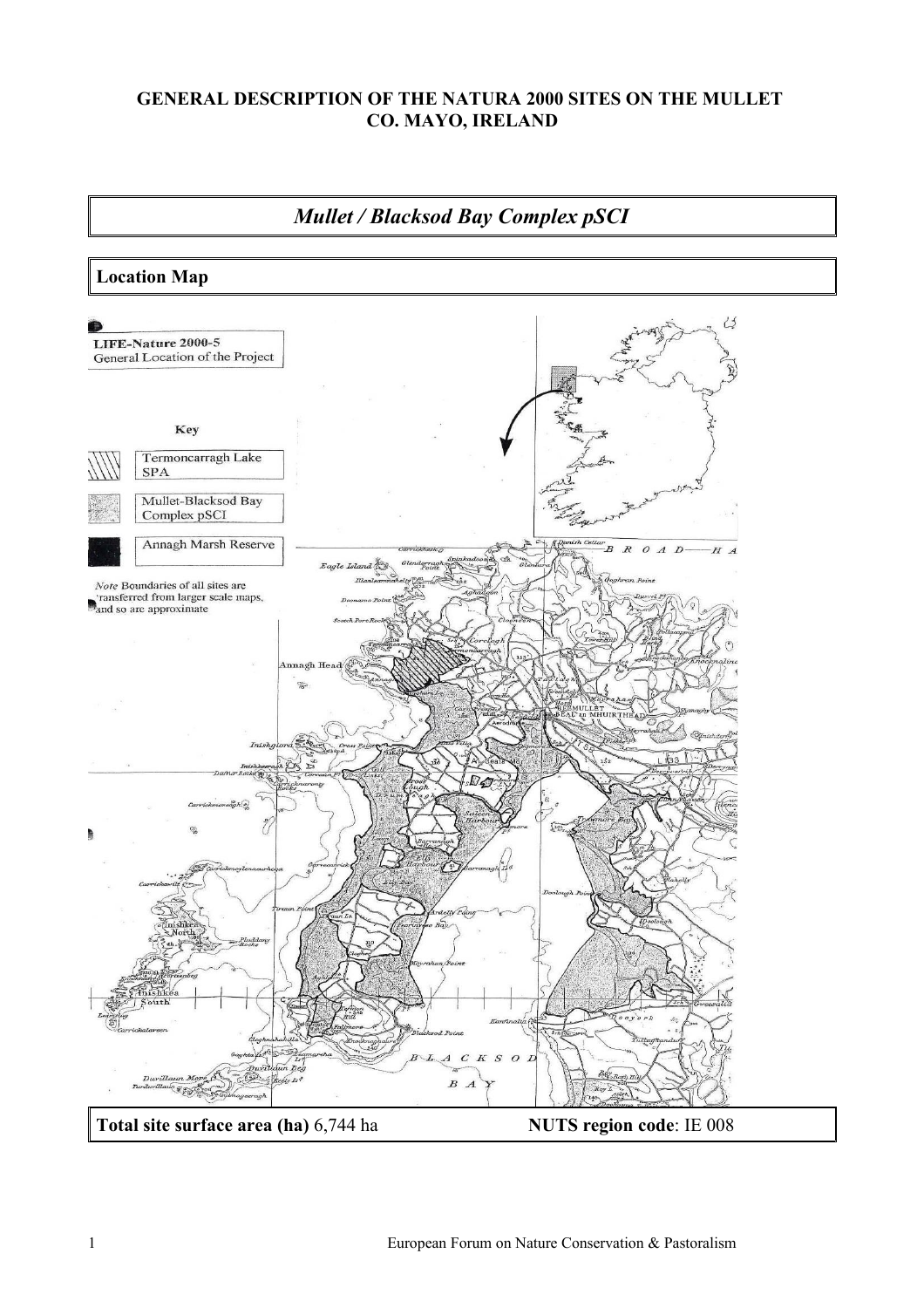## **Scientific description of site**:

This large coastal site, located in north-west Mayo, comprises much of the Mullet Peninsula, the sheltered waters of Blacksod Bay and the low-lying sandy coastline from Belmullet to Kinrovar. The character of the site is strongly influenced by the Atlantic Ocean and the exposed location of much of the site results in a terrestrial landscape dominated by blown sand and largely devoid of trees. The underlying bedrock is principally metamorphic schist and gneiss. The site displays an excellent range of coastal and marine habitats, including several listed on Annex I of the EU Habitats Directive.

The site is a candidate SAC selected for fixed dune, machair and decalcified dune heath all priority habitats on Annex I of the E.U. Habitats Directive. The site is also selected as a candidate SAC for other habitats listed on Annex I of the directive – alkaline fen, eutrophic lake, reefs, Marram dunes, large shallow inlet and bay, tidal mudflats and *Salicornia* mudflats. In addition, the site is also selected as a candidate SAC for the liverwort, Petalwort and the Otter*,* a plant and animal species listed on Annex II of the E.U. Habitats Directive.

Large areas of machair, a priority habitat on Annex I of the EU Habitats Directive, are found within this extensive coastal site. On the Mullet peninsula the habitat is best developed to the west of Termoncarragh Lake, Tonamace/Macecrump and to the west of Cross Lough. On the eastern shores of Blacksod Bay, extensive areas of machair occur at Doolough, Srah and Dooyork. The vegetation of the habitat is dominated by plant species of dry dune grassland, which include Red Fescue (*Festuca rubra),* Wild Thyme *(Thymus praecox),* Daisy *(Bellis perennis),* Ribwort Plantain *(Plantago lanceolata),* Selfheal *(Prunella vulgaris),* Sand Sedge *(Carex arenaria)* and Lady's Bedstraw (*Galium verum)*. The main moss species are *Brachythecium albicans, Calliergon cuspidatum* and *Bryum* species. In damper areas of machair the vegetation is transitional to fen and contains, in addition to the typical dry machair species, such species as Fairy Flax (*Linum catharticum),* Cuckoo-flower *(Cardamine pratensis)* and Grass-of-parnassus *(Parnassia palustris).*

Fixed dunes with herbaceous vegetation, another Annex I priority habitat, have an extensive distribution throughout the site and are particularly well developed in the middle and south of the Mullet peninsula, e.g. Emlybeg, Newtown, Agleam. Areas of fixed dunes are typically at their highest c. 500 metres back from the sea and at Emlybeg and Newtown they attain a height of approximately 33 metres. The fixed dunes areas present within the site often form a complex mosaic with other dune habitats such as shifting dunes and machair. Frequent plant species recorded in the habitat include Marram Grass (*Ammophila arenaria),* Smooth Meadow-grass *(Poa pratensis*), Wild Carrot *(Daucus carota),* Common Bird's-foot-trefoil *(Lotus corniculatus),* Harebell *(Campanula rotundifolia)* and Kidney Vetch (*Anthyllis vulneraria).* The moss cover is well developed and includes *Rhytidiadelphus squarrosus, Hypnum cupressiforme, Tortula ruralis* and *Homalothecium lutescens.* The conspicuous lichen *Peltigera canina* is also occasionally encountered in the vegetation.

Smaller areas of shifting dunes with Marram (*Ammophila arenaria*) are found in most of the dune areas within the site and typically occur along the most exposed ridges of sand dune systems. The vegetation is species-poor and generally sparse. Along with Marram, typical plant species include Mayweed (*Matricaria maritima),* Sea Holly *(Eryngium maritimum), Colt's*-foot *(Tussilago farfara)* and the locally rare Sea Bindweed (*Calystegia soldanella)*.

Salt marshes occur in a number of places, notably at Elly Bay, Salleen Harbour, Bunnahowen, Doolough and Gweesalia. Typical species include Thrift (*Armeria maritima*), Salt-marsh Grass (*Puccinellia maritima*), Sea Aster (*Aster trifolium*), Sea Milkwort (*Glaux maritima*), Sea Rush(*Juncus maritimus*) and Saltmarsh Rush (*Juncus gerardi*). At the lower levels of the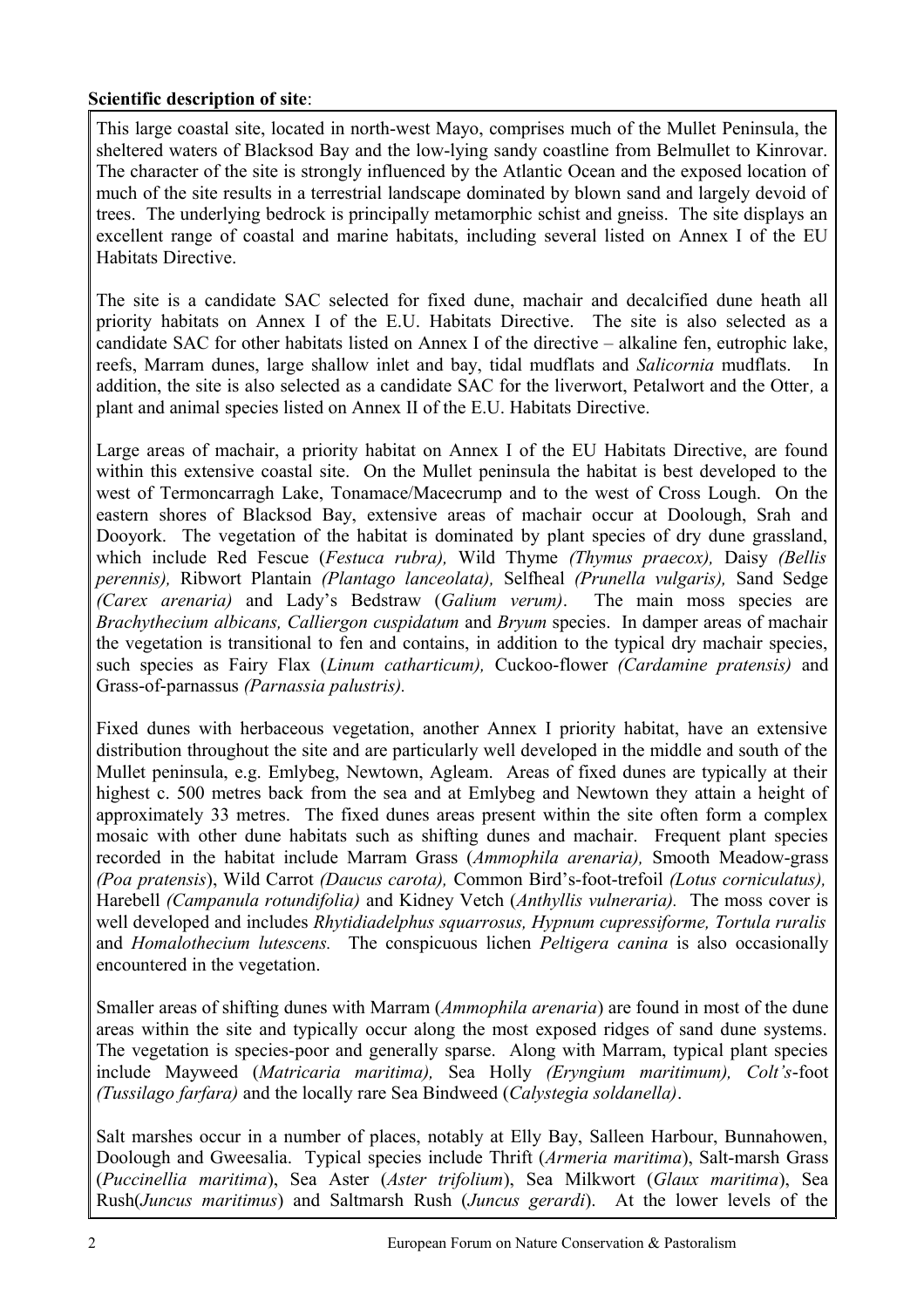marshes, and in places extending onto the open sand flats, there occurs Glasswort (*Salicornia europaea* agg.) and Seablite (*Suaeda maritima*).

The site also includes shallow freshwater lakes, Termoncarragh Lough (a Special Protection Area ), Cross Lough and Leam Lough, the latter two having a brackish influence at times. Marsh and swamp vegetation is well developed around Termoncarragh Lough.

The Annex II liverwort species *Petalophyllum ralfsii* has been recently recorded from damp areas of machair at Doolough and Dooyork. The Red Data Book plant species Narrow-leaved Marsh Orchid (*Dactylorhiza traunsteineri*) also occurs.

This site has high ornithological importance, with seven Annex I Bird Directive species occurring regularly in winter and a further two as rare breeders. Blacksod Bay provides ideal habitat for divers (all given counts are average maxima over the three winters 1994/95 to 1996/97), with great northern diver *Gavia immer* (64) occurring in numbers of international importance and redthroated divers *Gavia stellata* (45) in significant numbers. The site is an important wintering area for an internationally important population of *Branta leucopsis* (400-500), and also populations of *Anser albifrons flavirostris* (56) and *Cygnus cygnus* (95). *Pluvialis apricaria* are regular in small numbers (c.700), while a nationally important population of *Limosa laponica* (552) occur. *Sterna albifrons* has bred in small numbers in the past, while the site is well known for one of Ireland's rarest breeding birds, *Phalaropus lobatus*.

A wide range of other wintering birds occurs. Of particular note are *Branta bernicla* (212) and *Charadrius hiaticula* (524), both of which have internationally important populations. A further six species have populations of national importance: *Melanitta nigra* (642), *Mergus serrator* (50), *Pluvialis squatarola* (60), *Calidris canutus* (342), *Calidris alba* (58) and *Calidris alpina* (2,601). The site is also notable for its breeding waders, with very important concentrations of *Calidris alpina schinzii*, which BirdWatch Ireland understands is being considered for inclusion under Annex I of the Birds Directive (26 pairs in 1996) and *Vanellus vanellus* (43 pairs in 1996), and significant numbers of *Gallinago gallinago* (12 pairs) and *Charadrius hiaticula* (5 pairs).

As part of Irelands monitoring obligations under the EU Habitats Directive The National Parks and Wildlife Service of the Department of Environment have been monitoring all sandy sites around Ireland over the past number of years. In 2006 counties Clare, Galway, Mayo, Sligo and Donegal will be visited. This nationwide survey will provide baseline data for every dune/machair site in Ireland.

The main aims of this nationwide survey is

1. To assess the current conservation status of all Irish dune habitats

2. To establish the area of the total national resource of each habitat

3. To develop a monitoring programme for Irish sand dune habitats (including machair). A modified version of the common standards monitoring guidance developed by the JNCC (Joint Nature Conservancy Council) is being used.

4. Establish a database for monitoring purposes. The teams of surveyors carrying out this survey are currently working in the Mayo region and are assessing the conservation status of the sand dune/machair habitats on the Mullet.

The initial findings of this survey will be presented to all stakeholders at a seminar in Belmullet the end of June 2006.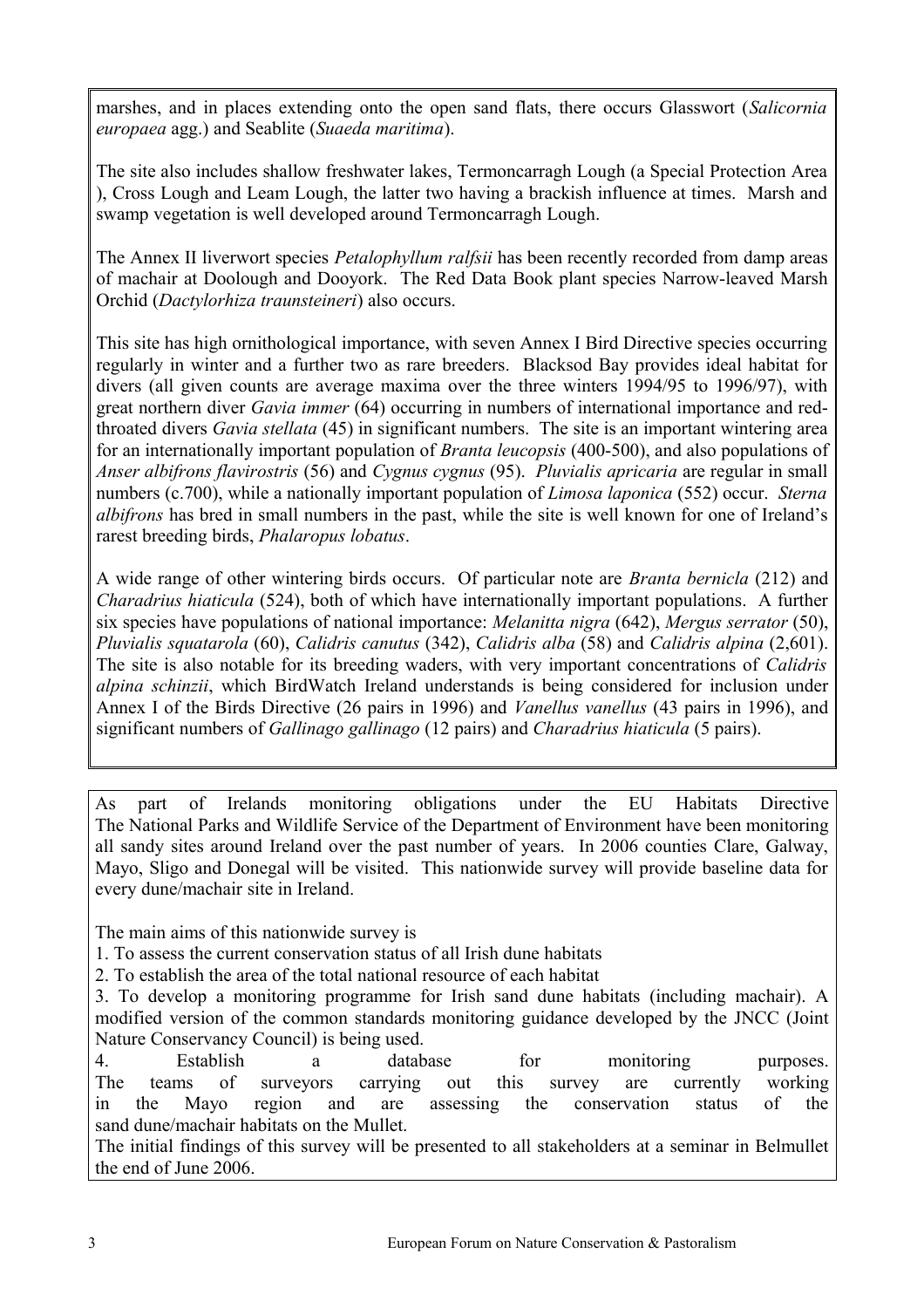## **Farming Systems on the Mullet**

Whereas farming comprises an important activity for a significant section of the population on the Mullet, the number of people involved in farming is steadily declining and this now amounts to 22% of the population.

The total forage area of the Mullet is 4775 ha and there are 479 active farmers in this region at present.

Small farm size is a striking feature, with 40% of farm holdings having 10 ha or less

There are now only 70 active dairy farmers in the area (a decline from over 300 since its peak in the early 1980's) and these are generally the most intensive.

There are 240 in beef production, predominately Suckler Cows producing weanling cattle, 60 farmers are engaged in mainly hill sheep systems and 70 farmers have mixed cattle and sheep grazing systems. Tillage is no longer a feature of farming in this area.

Because of the extent of the Mullet/Blacksod Bay Natura site which is land based, largely comprising the Machair land on the Mullet and because most farms now have subdivides of these Machair areas (formerly common grazing areas which were subdivided in the 1970's and 1980's) a large proportion of farmers are managing areas of Natura designated land.

As a consequence of this subdivision of the common grazing machair areas, a major change of use occurred. The subdivision allowed the application of nutrients not a feature of the common grazing system. This in turn facilitated an increase in livestock numbers and the annual stocking rate at which the machair areas are farmed. The outcome of this change was that the optimal management of these traditional extensive grassland systems was no longer practiced and serious threats to the conservation of the habitat arose.

These farmers interact with the Natura interest in one or more of the following

- (i) Compliance with legislation giving effect to the **EU Habitats and Birds directives**
- (ii) Cross compliance under the **EU Single Payment Scheme(SPS)**
- (iii) Participation in the **REPS agri-environmental scheme**
- (iv) Participation in the **NPWS Farm Plan Scheme**
- (v) Participation in the **EU Life project** for the Termoncarragh SPA
- (vi) Participation in the **Corncrake grant scheme**

Whereas all farmers are governed by **National** and **EU legislation** and the **Cross Compliance** requirements of the **EU Single Payment Scheme (SPS**), there is as yet only a 40%participation rate among farmers on the Mullet in the **REPS agri-environmental Scheme**, accounting for 60% of the land area.

Therefore 60% of farmers owning 40% of the land are **not** in REPS for various reasons, primarily because farmers on smallholdings have little incentive to participate in an area based scheme.

The **NPWS Farm Plan Scheme** was introduced in 2006 and it is too early to predict what the likely uptake of this scheme will be on the Mullet

Both of these schemes require participants with designated Natura land to have an environmental report prepared and the management prescriptions indicated incorporated into their REPS agrienvironmental or NPWS farm plan.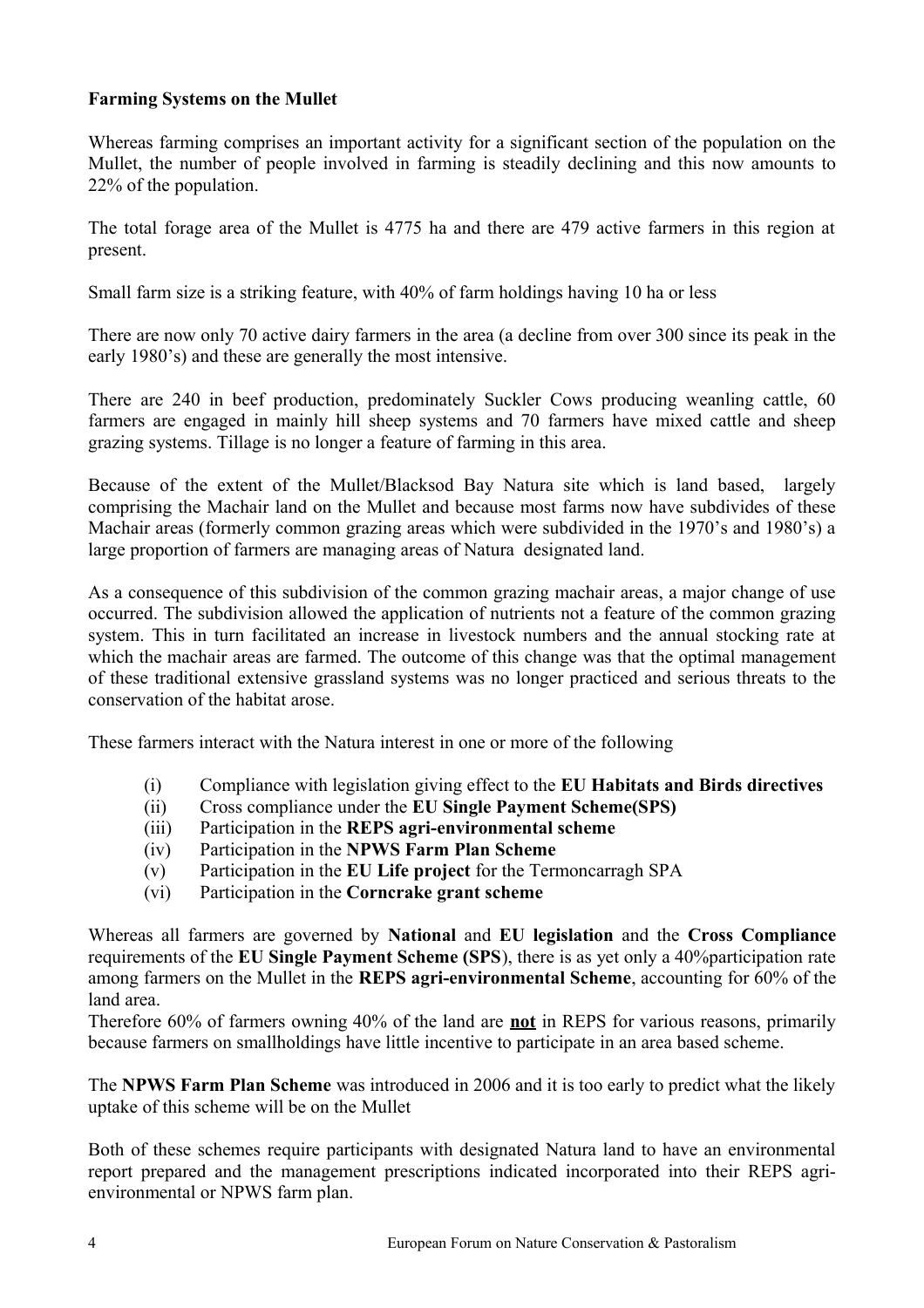Identical farming conditions for the conservation of Sand Dune and Machair apply to both schemes and these are outlined in Appendix 1.

These schemes differ fundamentally in that REPS agri-environment scheme is a whole farm scheme with fixed area based payment(the area based payment for designated land is approximately 20% greater than the rate applicable to non designated land) whereas payments under the NPWS scheme are based directly upon cost incurred or income forgone as a consequence of implementing the conditions imposed on management of the designated Natura area.

The REPS Scheme also requires participants to attend a 20 hour Agri-environmental Training Course

Both the REPS and NPWS farm scheme are operated at national level and involvement of stakeholders, funding, delivery, monitoring and evaluation are arranged centrally.

The other two project are more localized in nature

The **Termoncarragh Life Project** was a pilot scheme operated in the Termoncarragh/Annagh Marsh SPA area of the site from 2002 to 2005. It was a collaborative effort involving Birdwatch Ireland, Teagasc, Leader and local farmers.

In response to specific threats to Annex 1 bird species and their habitat (Appendix 2) the scheme sought to create awareness among landholders of the Natura 2000 designations, produce information leaflets and educate farmers and advisers of appropriate management practice for specific habitats and species. It also provided payments to individual farmers who undertook to implement appropriate management arrangements on various habitats of particular relevance to targeted bird species.

Management of the Project was by a locally based steering group comprising the promoters Birdwatch Ireland, Teagasc, Local farmer representatives and the National Parks and Wildlife Service of the Department of Environment. Over 20 farmers with lands within the Project Area participated in this Scheme.

The **Corncrake Grant Scheme** which focuses solely on the conservation of Corncrake, similarly provides payment for specific management practices in areas where corncrake are identified and raises awareness. This scheme is delivered by Birdwatch Ireland with funding derived from the National Parks and Wildlife section of the Department of Environment.

All these schemes while having similar priorities, have differing objectives and methods of involvement of stakeholders, monitoring and evaluation.

In the past number of years definite trends in the farming of this area of County Mayo is evident.

There has been a 10% decline in the number of suckler herds since the year 2000, Cattle numbers declined from 3,000 (in the year 2000) to 2,500 (last year), (the average herd size has declined from 12 to 7 head of cattle)

Between 1997 and 2004 the number of hill ewes has declined from 11,000 to 8,500, (the average flock size declining from 72 to 60).

Recent developments most notably the reform of the EU Agriculture Regime with the introduction of total decoupling is predicted to accelerate many of these changes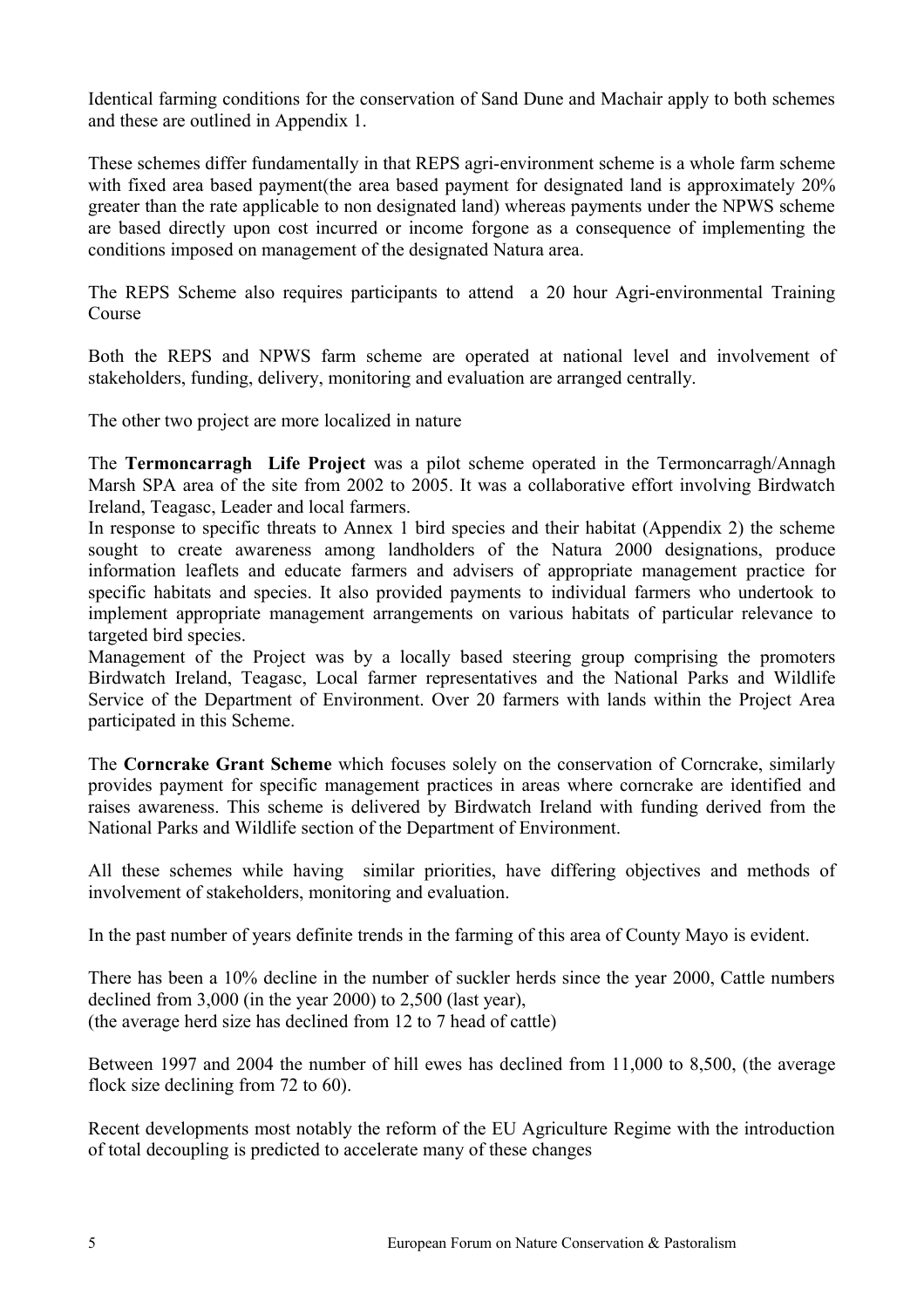The Single Payment Scheme (SPS) was introduced in 2005 and this broke the traditional link that existed between direct payments to farmers and livestock numbers maintained on their holding. The total annual SPS payment to farmers on the Mullet is  $\epsilon$ 1,256,299, distributed over 479 farms this gives an average payment per farm of  $\epsilon$ 2,623. Average value of entitlement is  $£129/ha$ .

A further €95/ha area based compensatory payment yields an average, excluding REPS payment, of €200/ha (average farm is 20 ha).

Including REPS, the average total payment per farm is  $\epsilon$ 4,000.

In County Mayo, Family Farm Income from cattle and sheep production, (net of production costs), is actually less than the income received in EU Direct Payments.

If this situation were to continue, even in the short term, it is difficult to foresee anything other than a serious reduction in farming activity and a cessation of the active management of large areas of Natura sites and other High Nature Value farmland.

Despite the economic progress of the last decade unemployment remains a major feature and at 37% of the workforce An Geata Mhor Theas (Mullet south) has the third highest proportion of people unemployed nationally

Viable alternatives to farming are difficult to identify for many currently engaged in farming.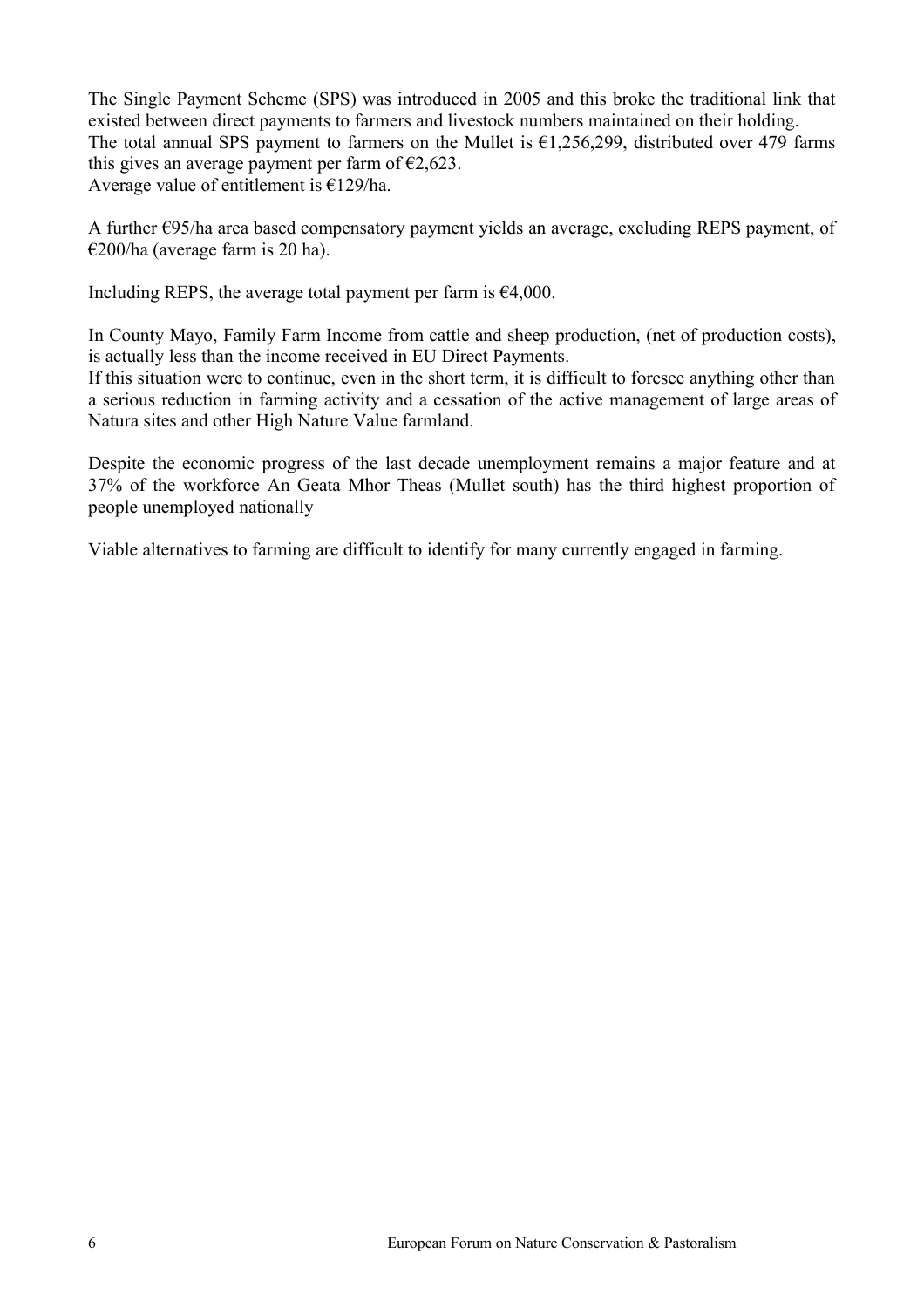# APPENDIX 1:

## **AGREED FARMING CONDITIONS FOR THE CONSERVATION OF SAND DUNE AND MACHAIR AREAS UNDER REPS AND THE NPWS FARM PLAN SCHEME**

## **GENERAL PROVISIONS**

The primary recommendation is to avoid farming practices that cause environmental damage and all the following recommendations are designed to meet that objective. If a practice is environmentally damaging it must be stopped or modified, but the following are general guidelines and may be superseded by specific recommendations for individual farms.

## **DETAILED CONDITIONS, SAND DUNES AND MACHAIRS**

### DESCRIPTION

Sand Dunes and Machairs are coastal habitats consisting of hills and hollows in which unique communities of plants and animals are found in response to the very demanding nature of the dry, windy and salty environment. Machairs are flat, level plains over lime-rich sands which have evolved in response to a unique interaction between wind, high rainfall and historical land use. They are found only in western Ireland and Scotland.

## GRAZING REGIME

It should be noted that on sand dunes and machairs, the objective is to maintain extensive agricultural practices, and to prevent a further increase in stock numbers. Cattle stock must be kept at the level the land can support - see also the section on Supplementary Feeding. Cattle grazing should continue in line with traditional practices. The land should normally be grazed only in winter. However, in areas where Summer grazing has traditionally (i.e. over the previous 10 years) been practised, this can continue, provided, of course, that stock levels at all times do not exceed what the land can bear on a sustainable basis. Grazing on young and fore-dune areas should be avoided. Where conditions warrant, grazing levels must not exceed 1 Livestock Unit (LU) per hectare on a year round average and must never exceed 2 LU at any one time. This change would enable 2 LUs to be overwintered on the sand dune/machair provided it is deemed to be sustainable by the planner. The introduction of sheep into areas where they have not been traditionally grazed should be avoided, but areas which have kept sheep traditionally can retain them, though perhaps at a lower level.

## SUSTAINABLE STOCKING LEVELS

Stocking levels for each farm should be set by the planner in the farm plan. The levels should be set below the level which causes eutrophication, overgrazing, or erosion, but still high enough to control the encroachment of coarse vegetation and scrub. Where the stock level set by the planner requires a reduction, this must be achieved within 12 months of the start of the plan. Where the stock level is to increase, this can be spread over the period of the plan, as specified by the planner. Where a conservation plan has been prepared for the SAC in question, this should be used to assist in determining where damage has occurred or is occurring, where damage is moderate, and where damage has not occurred. Official conservation plans, when available, can be obtained from the local office of the NPWS.

## SUPPLEMENTARY FEEDING

The introduction of supplementary feeding can bring additional nutrients into sand dune and machair areas, and thus bring about a very fundamental change in the vegetation of these areas. The use of silage and other feed can facilitate excessive stocking levels and may lead to pollution of groundwater. Consequently, the use of any supplementary feeds in areas where it has not been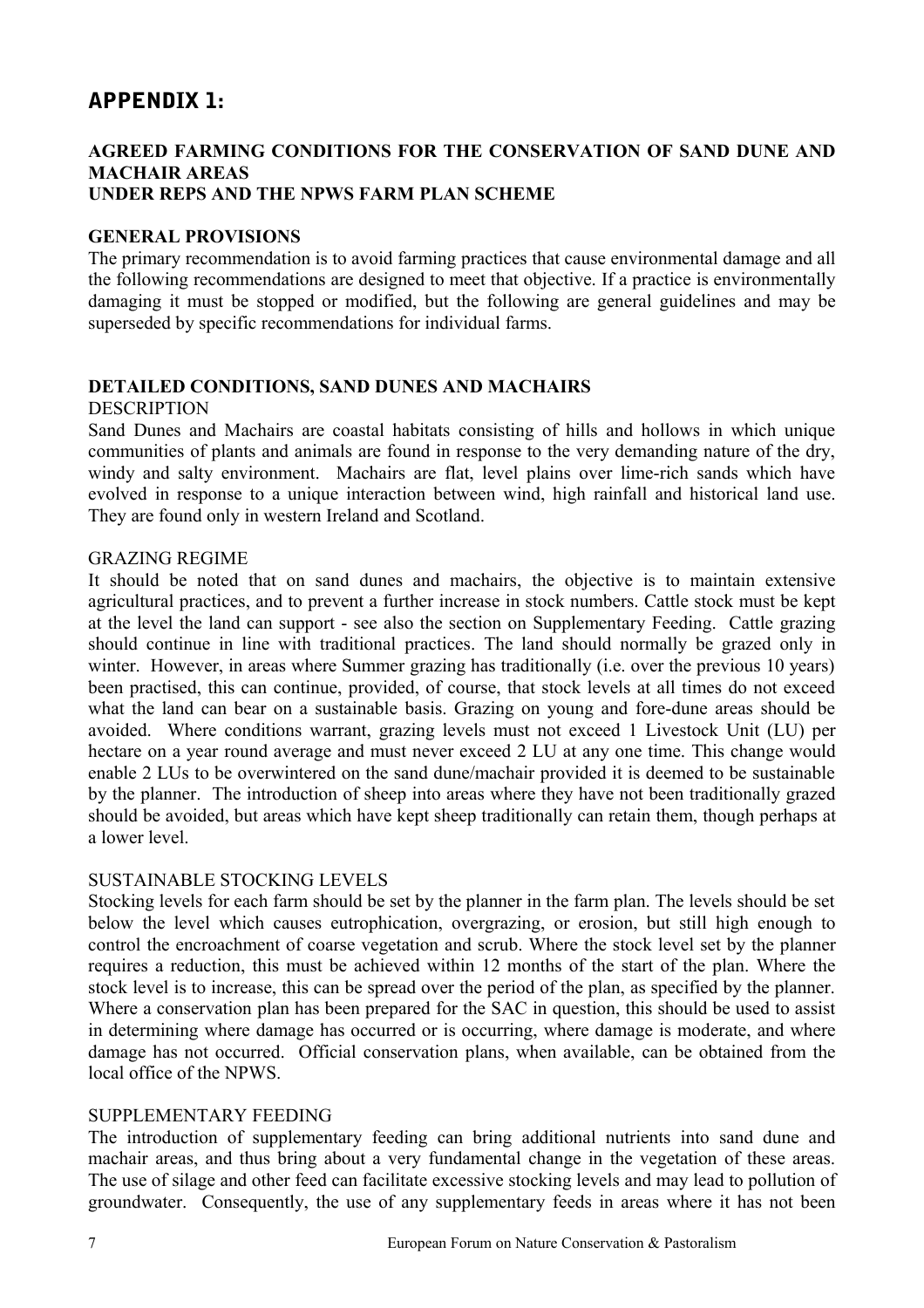customary over the last ten years may be allowed only in consultation with NPWS. Round-baled silage can be stored in these areas. Loose silage can only be stored where an approved effluent collection system is in place and the effluent is removed from the machair/sand dune. No supplementary feeding can take place on young and fore-dune areas. In machair and grey dune areas where supplementary feed has been used over the last 10 years it may be continued, provided that:

- The number of LUs fed does not increase
- The species of stock fed does not change
- The total amount of feed equivalent does not increase
- The amount of feed does not exceed 3.5 tonnes of silage or 0.75 tonnes of hay per LU
- No meals and concentrates are fed.

However, in exceptional circumstances, such as in unusually severe weather conditions (i.e., when there are heavy snowfalls or floods), and with the agreement of NPWS, feeding will be permitted. Weanling cattle may be fed small quantities of concentrates.

## CULTIVATION, RESEEDING AND PESTICIDES

Ploughing, harrowing or any other form of cultivation must be avoided since this will destabilise the dune structure. Small traditional tillage plots on machairs may be retained. The bringing in of any seeds to these areas will disturb the vegetative balance on which the dune depends and must be avoided. The feeding of hay should only be from round feeders. The fixed dune parts of sand dunes are essentially areas with low levels of plant nutrients in the soil and this has contributed to the development of their distinctive flora. These are also areas most used for grazing. However, the spreading of organic (slurry, FYM), or inorganic fertilisers must not take place as the flora in these areas would be damaged. On machairs, where fertiliser has not been applied in the past, none can be applied now. However, where low levels of phosphorus have traditionally been applied on machairs, this may continue, provided that the soil Phosphorus levels do not increase above their present levels or in any event do not exceed Soil Index 2.

### PESTICIDES AND HERBICIDES

All spraying or broadcast application of herbicides must be avoided, but spot application and wipe on treatment to eradicate docks, thistles and similar noxious weeds can be used.

### ANIMAL TREATMENTS

Worm doses may be used normally, but animals which have been given pesticides the residues of which persist in the dung must be kept off the dune for at least a week after treatment.

### DUMPING AND INFILLING

The dumping of domestic or industrial refuse, farm wastes, rubble, rock, or any similar materials which could disturb the natural environment by bringing in unsuitable nutrients or unsuitable soils and seeds must be avoided.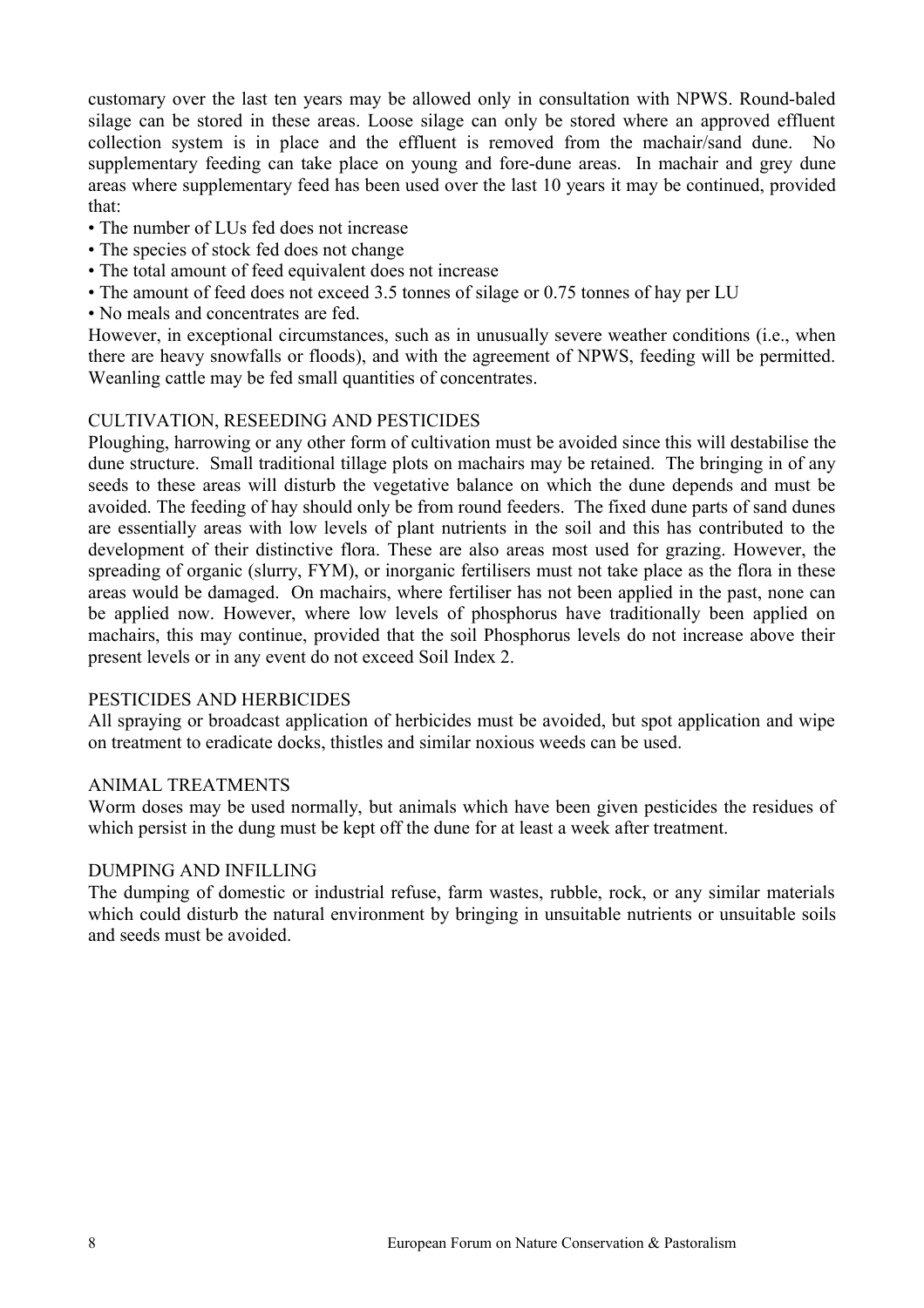# APPENDIX 2:

# LIFE- Nature III Project Restoration Management for Annex I Birds at Termoncarragh Lake SPA

## **MAIN THREATS TO THE HABITATS/SPECIES TARGETED WITHIN THE Natura 2000 SITES**

## **Threat 1: Intensification in Farming Practices**

**Description:** As a result of changes in National and EU agriculture policies, there has been a gradual intensification in farming throughout Ireland, including the Mullet Peninsula in recent decades. Within the Termoncarragh SPA, this has led to a lack of adequate management for Annex I bird species (*Crex crex*, *Phalaropus lobatus*, *Branta leucopsis* and *Anser albifrons flavirostris*) within the Termoncarragh Lake Special Protection Area, and to a loss of suitable habitat for some species, especially *Crex crex* and *Phalaropus lobatus*.

At EU or National level, BirdWatch Ireland recognises that the most scope for conservation action through influencing farmers financially, at least in the short term, is through payments for sympathetic management under policies such as those adopted in the EU under the Agrienvironment Regulation 2078/92 and related measures. This proposed project therefore has a dual aim – to address specific issues relating to habitat management for priority species at Termoncarragh (Threat 1 and related Actions), and also to use the site and management of it as a demonstration of how such management could be carried out in the future under the Rural Environment Protection Scheme or its successor (Threat 2, and related Actions)

**Location:** Throughout the Mullet Peninsula, including Termoncarragh Lake SPA, Mullet/Blacksod Bay Complex pSCI and adjacent areas. It is intended that the results of the demonstration elements of the project will eventually have a national impact.

**Impact on habitat/species:** The general intensification in farming practice, seen throughout the area, has impacted negatively on a wide range of habitats, including sand dune and machair areas, and on Annex I species, particularly breeding *Crex crex* and *Phalaropus lobatus*, and wintering wildfowl, particularly *Anser albifrons flavirostris* and *Branta leucopsis*. Detailed threats and their impacts on the particular species targeted in this project are given below (threats 1.1 to 1.4)

## *Threat 1.1* **Loss of Habitat for** *Crex crex*

**Description:** Intensification in farming has led to a reduction in *Crex crex* breeding success in the whole of the Mullet area, including the Termoncarragh Lake SPA, through earlier mowing dates (compounded by re-seeding of traditional hay meadows), a shortened mowing season and conversion of meadows to pasture, with a consequent reduction in the area of hay meadow available for *Crex crex*. There is also a lack of early season vegetative cover for *Crex crex*, which is compounded by intensification and excessive grazing in combination with harsh climate in the area

**Location:** Meadow areas throughout the Termoncarragh Lake SPA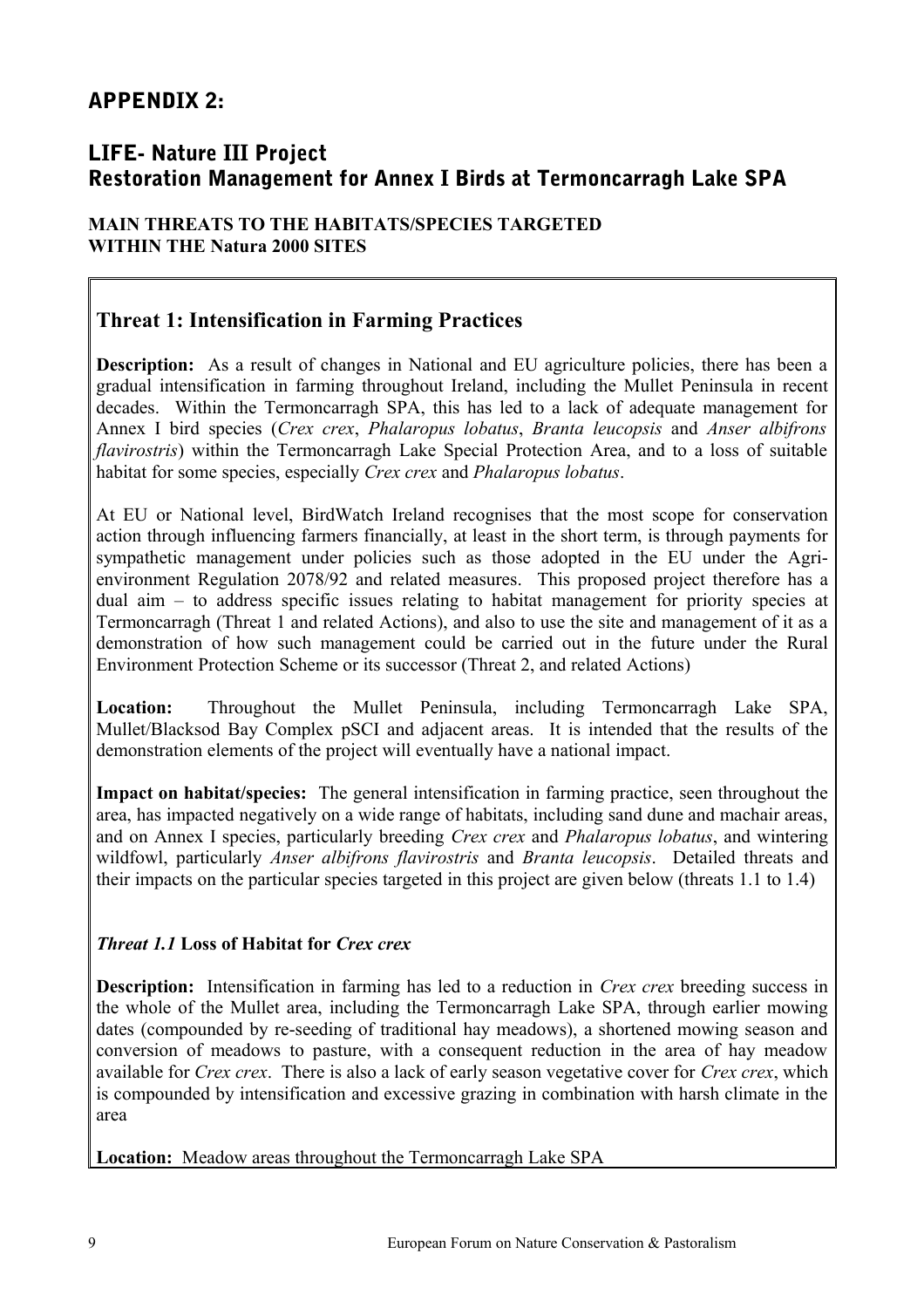**Impact on habitat/species:** Reduction in numbers of breeding *Crex crex*. *Crex crex* numbers throughout Ireland have declined dramatically in recent decades (see form LIFE-Nature 2000-13 a). Following conservation measures aimed at *Crex crex* introduced by BirdWatch Ireland and Dúchas, National Parks and Wildlife from 1994, *Crex crex* numbers on the Mullet Peninsula as a whole have been relatively stable in recent years. However, numbers within the SPA have remained low, as a result of lack of suitable habitat and lack of adequate management. Much of the grassland within the SPA which is currently managed too intensively to support *Crex crex* has great potential for restoration to more traditionally farmed meadow, to benefit *Crex crex* and other ground-nesting birds.

## *Threat 1.2* **Loss of breeding** *Phalaropus lobatus*

**Description:** In the past, Annagh Marsh, adjacent to Termoncarragh Lough, was the most regular breeding site for *Phalaropus lobatus* in Ireland. It is thought that the species was lost from the site due to a combination of lack of appropriate management and lack of control over adjacent lands.

Threats to breeding *Phalaropus lobatus* include the effects of drainage and loss of a suitable mosaic of habitats. Human disturbance and trampling by grazing animals are also potential problems. At Annagh Marsh, the mosaic of habitat types required has been largely lost as a result of inadequate management of vegetation and lack of control of water levels at the Marsh itself, with the resultant loss of open water pool areas and loss of suitable sparse structure of emergent vegetation, as the marsh edges became overgrown.

Management issues for *Phalaropus lobatus* at Annagh include:

- 1. Loss of the complex of habitats (open pool areas, emergent vegetation and wet and dry mires), which are required to sustain breeding *Phalaropus lobatus,* as a result of
	- a) Inappropriate grazing regime: This has resulted in drier parts of the site becoming overgrazed and parts of the Marsh becoming rank, with resultant loss of open pool areas and emergent vegetation, which are essential for feeding and mating *Phalaropus lobatus*
	- b) Lack of water level management: Drainage of part of the surrounding area and lack of control over water levels at the BirdWatch Ireland reserve have impacted negatively on the site in recent years.
- 2. Disturbance: The BirdWatch Ireland Reserve and surrounding areas have not been adequately wardened during the *Phalaropus lobatus* breeding season in recent years, with the result that disturbance from birdwatchers and the general public may have contributed to lack of breeding success at the site. This lack of wardening has also contributed to the continuation of the inappropriate grazing regime at the site.

**Location:** Primarily Annagh Marsh and the surrounding area, which were the traditional breeding areas for *Phalaropus lobatus*.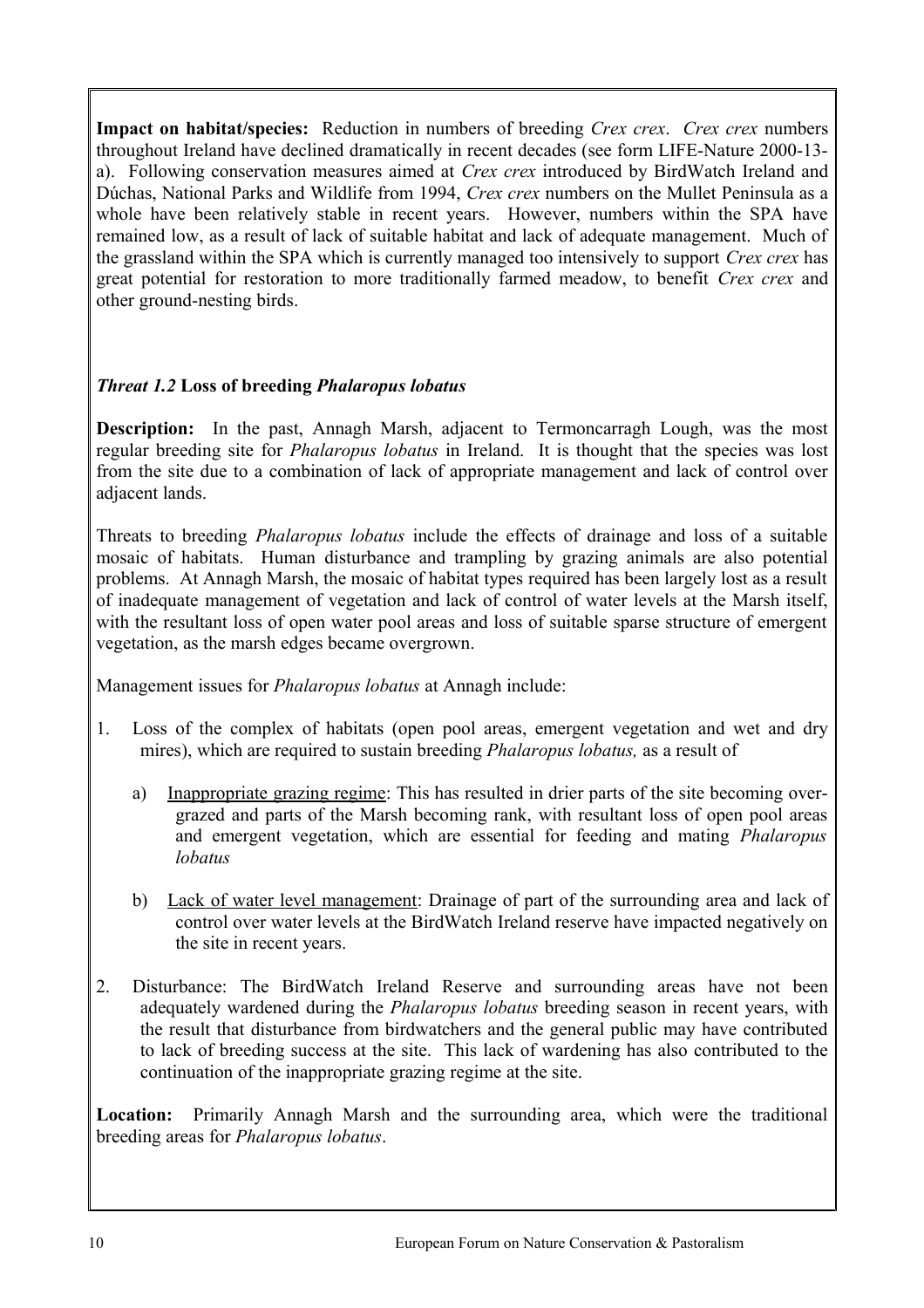**Impact on habitat/species:** Loss of *Phalaropus* lobatus as a breeding species at the site. *Phalaropus lobatus* was last recorded at Annagh in the early 1990s, but breeding has not been proven since the mid 1980s. However, given the long history of usage, it is believed that if the right habitat conditions are restored, there is a high chance of re-establishing *Phalaropus lobatus* as a breeding species at this site, thus helping to maintain the species' Global range.

## *Threat 1.3* **Lack of suitable management for** *Anser albifrons flavirostris*

**Description:** Habitats used by *Anser albifrons flavirostris* flock using Erris Bog include blanket bog (primarily in Owenduff), marsh, callows, wet and intensively managed grassland, according to availability. Threats to each sub-flock in the complex include bogland habitat losses to forestry and peat extraction, which have been severe in the past and are continuing. Good grazing in the area is scarce so agricultural disturbance and overgrazing are also problems identified by Fox *et al* (1994).

A lack of arable land on the Mullet Peninsula reduces its value as a feeding area for wintering geese. Studies have shown (Mayes, 1991) that stubble grain and sugar beet will be taken by *Anser albifrons flavirostris* where available, and that these provide a rich food source, particularly later in the winter when grass becomes fibrous and less digestible.

**Location:** Rough pasture and marshy areas around the site

**Impact on habitat/species:** Although recent surveys have shown that the *Anser albifrons* flavirostris flock using the Termoncarragh Lake SPA is stable or increasing in recent years, small flocks such as this one are particularly sensitive to changes in habitat, which may lead to rapid declines or even local extinction. Adequate targeted habitat management for wintering wildfowl is essential if the populations at this site are to be maintained.

## *Threat 1.4* **Lack of suitable management for** *Branta leucopsis*

**Description:** A lack of suitably managed grazing areas and of winter stubble reduces the amount of time spent on the site by *Branta leucopsis,* as food supply is not large enough to support many birds for long periods.

Although conflict between grazing geese and farmers is not seen to be a serious problem in this area, some disturbance of geese, both intentional (scaring by farmers) and unintentional (walkers etc) does take place.

**Location:** Pasture areas throughout the site

**Impact on habitat/species:** Reduction in time spent on this site by Branta leucopsis*.* Increase in distance travelled between feeding and roosting sites. Disturbance forces the geese to move around more frequently, interrupting their feeding and reducing the amount of time spent on this site.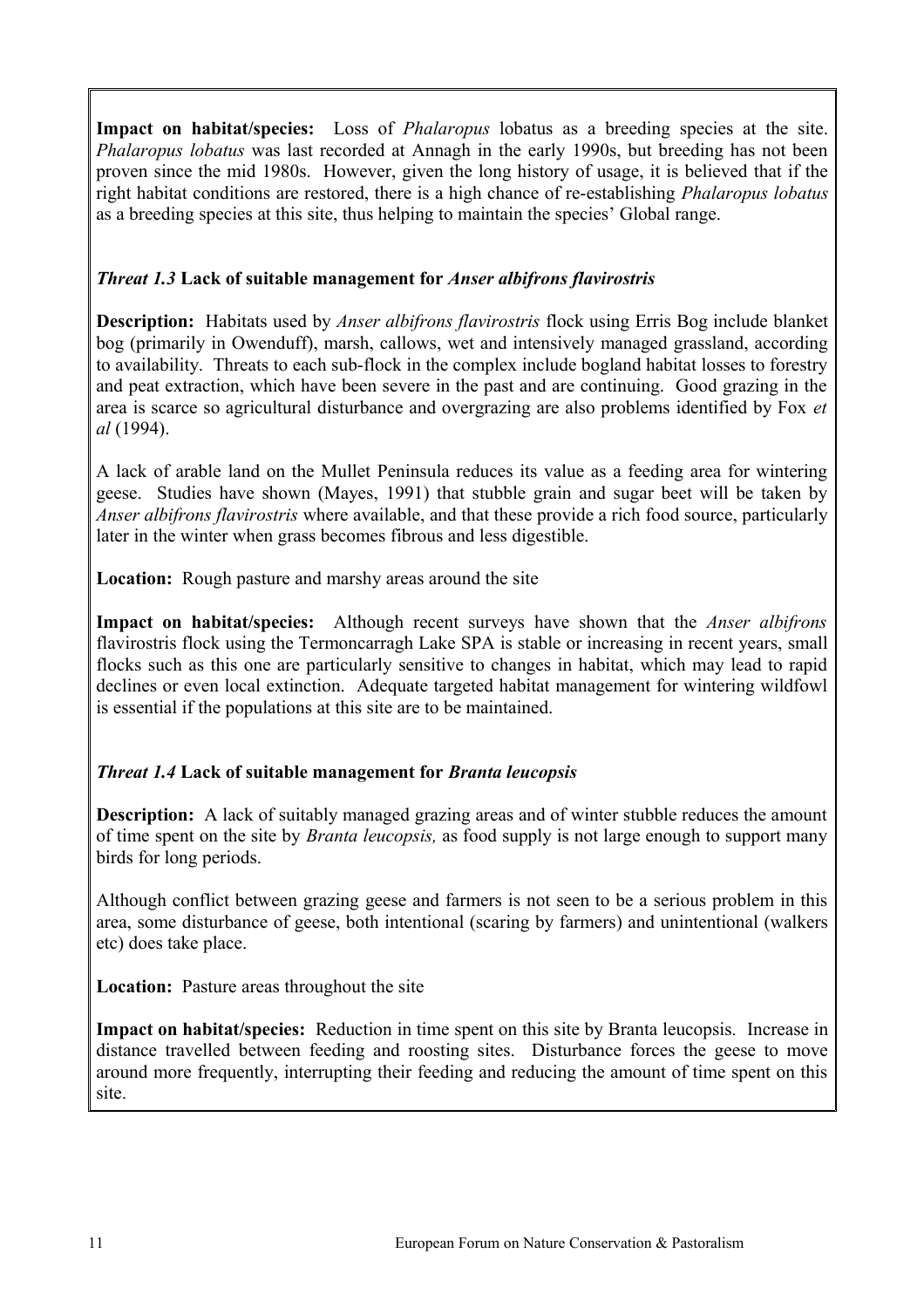## **Threat 2: Lack of targeted habitat measures in existing agri-environment scheme**

**Description:** The Rural Environment Protection Scheme (REPS) has as one of its main objectives "to protect wildlife habitats and endangered species of flora and fauna". To date, however, this objective has been expressed only through general-purpose agri-environmental conservation measures, with few specific options for habitat creation, restoration or enhancement measures focused on the precise requirements of threatened farmland bird species. BirdWatch Ireland considers such targeted measures essential for the species cited in this application (*Crex crex*, *Phalaropus lobatus*, *Branta leucopsis*, *Anser albifrons flavirostris*) and plans to work in collaboration with Dúchas and the Department of Agriculture, Food and Rural Development (DAFRD) to develop suitable measures for subsequent adoption as supplementary REPS measures. In the interim, REPS cannot be depended upon to meet the habitat conservation requirements of these bird species. BirdWatch Ireland's concerns in this regard are echoed by several other Irish conservation NGOs, and by a recent report of the Irish Heritage Council (Hickie et al 1999), which is an independent body set up to advise the Minister for Arts, Heritage, Gaeltacht and the Islands on issues relating to Ireland's heritage.

**Location:** Termoncarragh Lake SPA and adjacent areas.

**Impact on habitat/species:** Continuing pressure on bird species and their habitats from intensification of farming practices (as detailed in Threat 1 above), in the absence of targeted conservation measures.

## *Threat 2.1 Lack of awareness of habitats and their conservation requirements*

**Description:** The more traditional pattern of farming in this area (and throughout Ireland) up to the mid-twentieth century, was much more closely attuned to nature conservation than the greatly intensified farming systems which have developed under the combined influences of agronomic guidelines and socio-economic pressures. Modern production-orientated agriculture and the impact of the Common Agricultural Policy have led to diminished awareness of conservationfriendly farming practices, which were an integral part of the more traditional regime.

**Location:** Throughout the Mullet Peninsula, including Termoncarragh Lake SPA and adjacent areas.

**Impact on habitat/species:** Continuing pressure on bird species and their habitats from intensification in farming (as detailed in Threat 1 above), in the absence of targeted conservation measures.

## *Threat 2.2 Negative attitudes to environmental designations (NHAs, SPAs and pSCIs).*

**Description:** Feedback from farmer meetings and agri-media reportage on the Irish Government's published proposals for SAC and NHA designations, clearly convey a very negative attitude towards those proposals. This major barrier to the implementation of conservation action plans needs to be addressed by:

- a. Practical demonstration of how farming and conservation requirements can be better harmonised.
- b. Adequate resources allocated by Dúchas and DAFRD towards a positive information process
- c. Involving farmers in that process, through their representative organisation structure, and through targeted involvement in local communities by conservation organisations.

**Location:** Throughout the Mullet Peninsula, including Termoncarragh Lake SPA and adjacent areas.